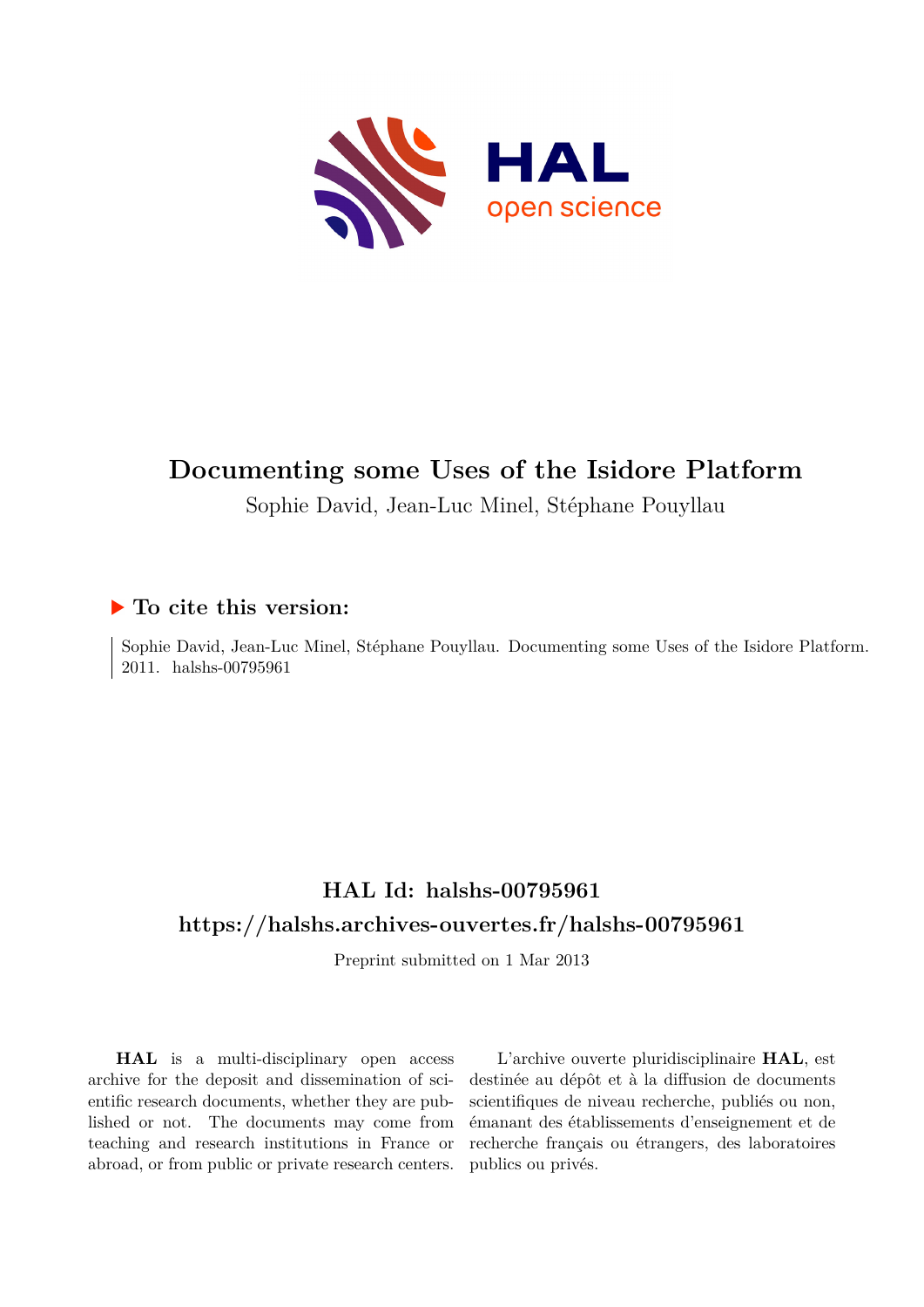#### **Documenting some Uses of the Isidore Platform**

*Sophie David (TGE Adonis, CNRS) Jean-Luc Minel (Modyco, Université Paris Ouest Nanterre La Défense et TGE Adonis) Stéphane Pouyllau (TGE Adonis, CNRS)* 

#### **Abstract**

The availability of millions of digital resources, and of the means for processing, analysing, signalling, and exposing them, should make it possible to facilitate the emergence of new research objects and new questions. After a brief description of Isidore, this paper proposes first results in observing the Isidore platform because it presents all the basic materials a researcher needs: publications, blogs, websites and conference calendars. Then we discuss how facets proposed by Isidore are currently being used and finally we propose some issues which are being studied.

#### **Introduction**

It is increasingly recognized that Digital Humanities will change researchers' practices (ThatCamp 2010, Juanals & Noyer 2010, Vinck 1991). The availability of millions of digital resources, and of the means for processing, analysing, signalling, and exposing them, should make it possible to deal with old problems in new ways, or facilitate the emergence of new research objects and new questions, in particular because of interdisciplinary exchange and the creation of novel web-enabled links, etc. which were initially inconceivable (this is for instance the position of the Dariah project). Nevertheless, it remains difficult to precisely objectivise these expected benefits. It is true that it is still early days. It is also true that only a few surveys have documented and analysed these new or innovative usages (Garron & Minel 2010, Gallezo & Noyer 2010).

Documenting and analysing usages requires setting up methods of observation (Le Marec 2001). Several are possible, depending partially on the chosen "object", partially on the observation framework (evaluation, documentation, etc.), and above all, on how the objects to be evaluated are considered (Amar *et al*. 2008).

We are interested in observing the Isidore system (http://www.rechercheisidore.fr/apropos), because it presents, on a single platform, all the basic materials a researcher needs: publications (to determine the state of the art, to access documents, etc.); blogs (to follow research in the making, to track research developments, etc.); websites (to access results, to belong to a community, etc.); and conference calendars (to monitor the state of the art, to announce results, etc.).

We propose to analyse different uses of the platform, basing the analysis on elements provided by Google Analytics. Three immediate interests concerning Isidore itself will be addressed: a) to provide some initial answers to a set of precise questions about the use of Isidore; b) to identify the elements which could lead to improvements in the platform; c) to identify the elements which could improve observation of how the platform is used. There is a fourth, additional interest: from the collected documentation, to begin to develop the problematics and methods to observe "composites"<sup>1</sup> (Le Marec 2001), i.e. to carry out a survey of the usage of Isidore. We will first give the key elements for understanding the operating model of Isidore. Second, we formulate the sets of questions we seek to answer; we then briefly describe the corpus of statistics on which our analyses are based. Lastly, we present our results and analyses.

#### **1. What is Isidore?**

 $\ddot{\phantom{a}}$ 

<sup>&</sup>lt;sup>1</sup> Composites means "work situations, in which people mobilize material objects and representations [...], carry out actions [...], and operate norm systems or operating rules" (Le Marec 2001: 187). Field surveys are therefore favored.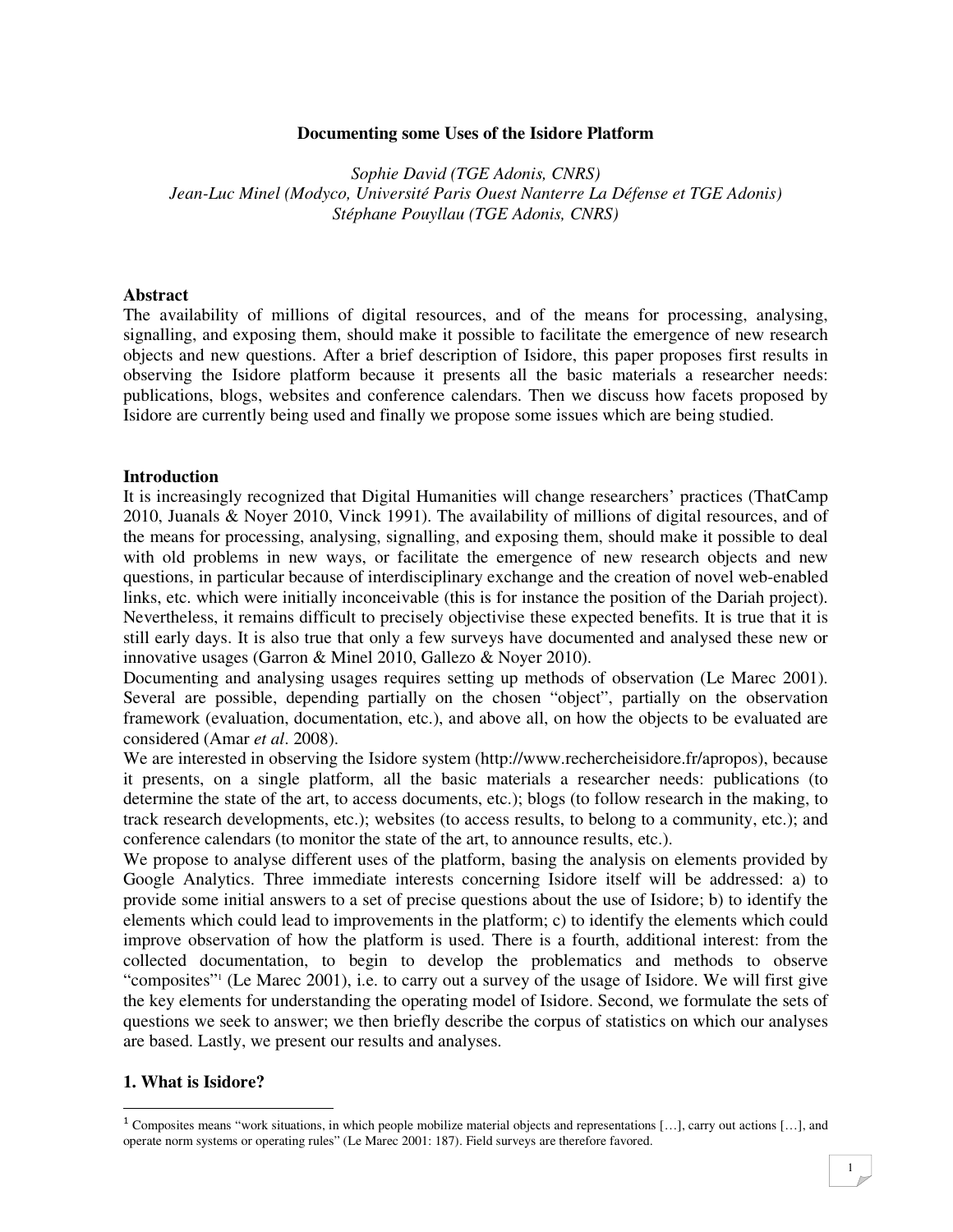The Isidore platform (Isidore 2011) is both a technical search engine and a new approach to designing a flexible workstation for targeted end-users, namely researchers, students, engineers, and librarians working in the Humanities. Isidore is based on radically different principles to Google, Bing, etc. First, the crawled sources were carefully chosen after a preliminary study of end-users' needs. Consequently, sources come from different categories of web pages: journals, blogs, RSS feeds and announcements of scientific events. Secondly, a panel of thesauri and list of references (produced by the scientific community) were selected in order to enhance the indexing process. Thirdly, metadata are the cornerstone of the whole process, from crawling to the user interfaces. Isidore is powered by different modules which exchange information, metadata and data, connected by the web of data and linked data methods, and stored in an RDF triple-store. Isidore, as a semantic web system, also offers a SPARQL endpoint.

With regard to the question of user interfaces, results are displayed without any ranking order but several selection filters (or facets), around 10, are available. The choice to use facets rather others query refinement systems is based on several studies (Yee *et al*. 2003, Dakka *et al*. 2008) which have shown how they upgraded the relevance of the query. These facets enable the end-user to navigate through the results in order to find relevant sources. Furthermore, by analysing results and data linking (Isidore uses linked data methods) some suggestions are put forward.

#### **2. Questions, Results and Analyses**

Our aim is to answer four sets of questions (only three of which will be tackled here<sup>2</sup>):

- Do users formulate the different types of queries which are available?

- Do users use the facet system? To what extent? What is the distribution of facets?

- Do users browse on thanks to the enrichment provided by hints? To what extent? Do they use generalist thesauri or specialized ones?

The statistics used here come from Google Analytics. The period observed is the third week in July 2011<sup>3</sup> . We have analysed 2385 queries, which represents 3377 pages and 2702 unique visits. In quantitative terms, that represents a "weak" week of activity (when compared with the Piwik results).

## **2.1. Four Types of Use**

 $\ddot{\phantom{a}}$ 

Four specific uses can be identified:

|               | Direct query | More options query | <b>Facet exploration</b> | <b>Hints query</b> | <b>Total</b> |
|---------------|--------------|--------------------|--------------------------|--------------------|--------------|
| <b>Number</b> | 922          | 722<br>32          | $\overline{\phantom{a}}$ | 359                | 2385         |
| $\%$          | 38.7         | 30.7               | $\sim$ $\sim$<br>.C.L    | 1 J . 1            | 100          |

By 'direct query' (a) we mean a query where the user writes an expression in the dedicated box on the home page; by 'more options query' (b), a query where the user writes the query using the more options possibilities (one or several options): author, title, term, before, after; by 'facet exploration' (c), a query where the user explores the resources with the facets but does not write any expression; by 'hints query' (d), a query where the user, after a query of type (a) or (b), uses the enrichment to continue browsing.

Almost 70% of users write expressions, which is not very surprising. Queries of type (c) and (d) account for more than 30%, equally divided, and are therefore significant from a quantitative point of view. It thus seems relevant to examine the facet system and the use of enrichment in greater detail.

<sup>&</sup>lt;sup>2</sup> It seems relevant to us to analyze the form of the queries from a linguistic point of view (simple terms *versus* complex terms, expressions, sentences, grammatical categories, proper names, etc.). We can then assess the possible influence of a Google search. This point is important, because it outlines a specific appropriation by users, and determines possible corrective actions, additional explanations, etc. We have used Piwik, an open source service, which was put in place on the beta version of Isidore; we have

statistics for more than 6 months of use. Results will be given in the final version, if this paper is accepted.<br><sup>3</sup> In the final version, we will extend the period in order to get statistics on several weeks and to check results.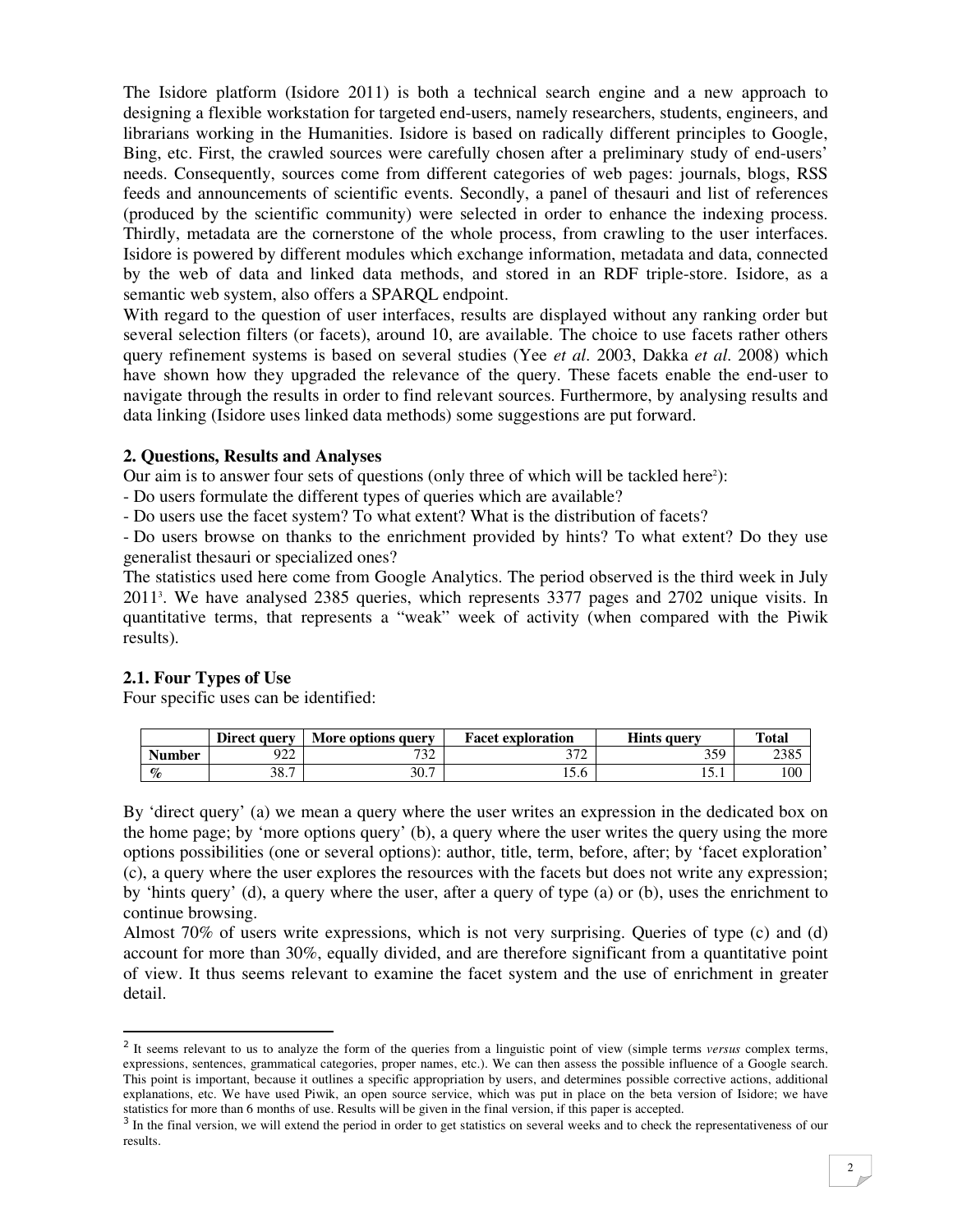## **2.2. Using Facets**

Facets are used to explore the resources (cf. the facet exploration). But they can also be used to restrict or to shift a query scope. Overall, 26.2% of the queries are constrained by one or several facets (i.e. 630 queries out of 2385, which represents 941 facets; up to 5 different facets can be used in the same query). It is also interesting to cross-link these constraints with regard to the types of queries identified above:

|                                             | Direct query | More options query | <b>Facet exploration</b> | <b>Hints query</b> |
|---------------------------------------------|--------------|--------------------|--------------------------|--------------------|
| Constrained by at least 1 facet             | 341          | 34                 | 232                      |                    |
| $\%$ (number of queries = 2385)             | 14.3         | .43                | 9.73                     | 0.96               |
| % (number of queries<br>in each query type) | 36.98        | 4.64               | 62.37                    | 6.41               |

Very strong contrasts can be observed: facets are used a) because the query is not at first contextualized (cf. direct query versus more options query, in which users can type more items of information (author, title, etc.)), or b) because exploration has been chosen (facet exploration). A little more surprising is the low rate of hints queries (which should resemble the direct query rate, because a hints query is like a new query). No doubt the fact that the hints query is not immediately available, requiring formulation of a query, access to one specific resource, access to this service (which presupposes that the need is real and the service is well understood), could explain this result. However, another explanation (apart from the hypothesis of a bias, which is also possible) can also be given. The hints query is used as another way to restrict the number of results; if the meaning of the chosen term is sufficiently specified in the context, there would be no need to restrict the search even further<sup>4</sup>. The distribution of the facets is the following:

|               | Type of<br>documents | <b>Discipline</b> | Century | Language | <b>Historical</b><br>period | <b>Categories</b> | Collection<br>and<br><b>Institution</b> | <b>Others</b> | <b>Total</b> |
|---------------|----------------------|-------------------|---------|----------|-----------------------------|-------------------|-----------------------------------------|---------------|--------------|
| <b>Number</b> | 270                  | 214               | 185     | 78       | 64                          | 50                | 54                                      | 26            | 941          |
| $\%$          | 28.69                | 22.74             | 19.66   | 8.29     | 6,80                        | 5,31              | 5,74                                    | 2.76          | 100          |

# **2.3. Enrichment**

Three thesauri are used: Rameau, Pactols and Geonames. At the moment, users can use hints query only with Rameau and Pactols. The results are displayed below:

|        | <b>Rameau</b> | <b>Pactols</b> | Total queries <sup>3</sup> |
|--------|---------------|----------------|----------------------------|
| Number |               | ◡              |                            |

It can be seen that there is a great difference in the use of the two thesauri. Two explanations can be suggested: the version of Pactols used in Isidore contains approximately 60,000 terms, while Rameau contains approximately 200,000 terms. Rameau is much more heavily used simply because it contains far more terms. Second, Rameau is a generic thesaurus, while Pactols is archaeologyand history-oriented.

## **Conclusion**

 $\ddot{\phantom{a}}$ 

These different observations are the first step in the analysis of the use of Isidore. We can confirm that the four types of queries are used, as well as the facet system and the hints system. However, it appears that having access to the 'routes' chosen by the users would be a fruitful way to improve our analyses: we could produce a better analysis of the enrichment; we could have a better idea of

<sup>&</sup>lt;sup>4</sup> Furthermore the user knows in advance how many resources are tagged with this term. Of course, with this method of observation,

we can not know how many trials have been done before a click.<br><sup>5</sup> One user formulated a query using both thesauri. That is why the number of queries is 359 and not 360.